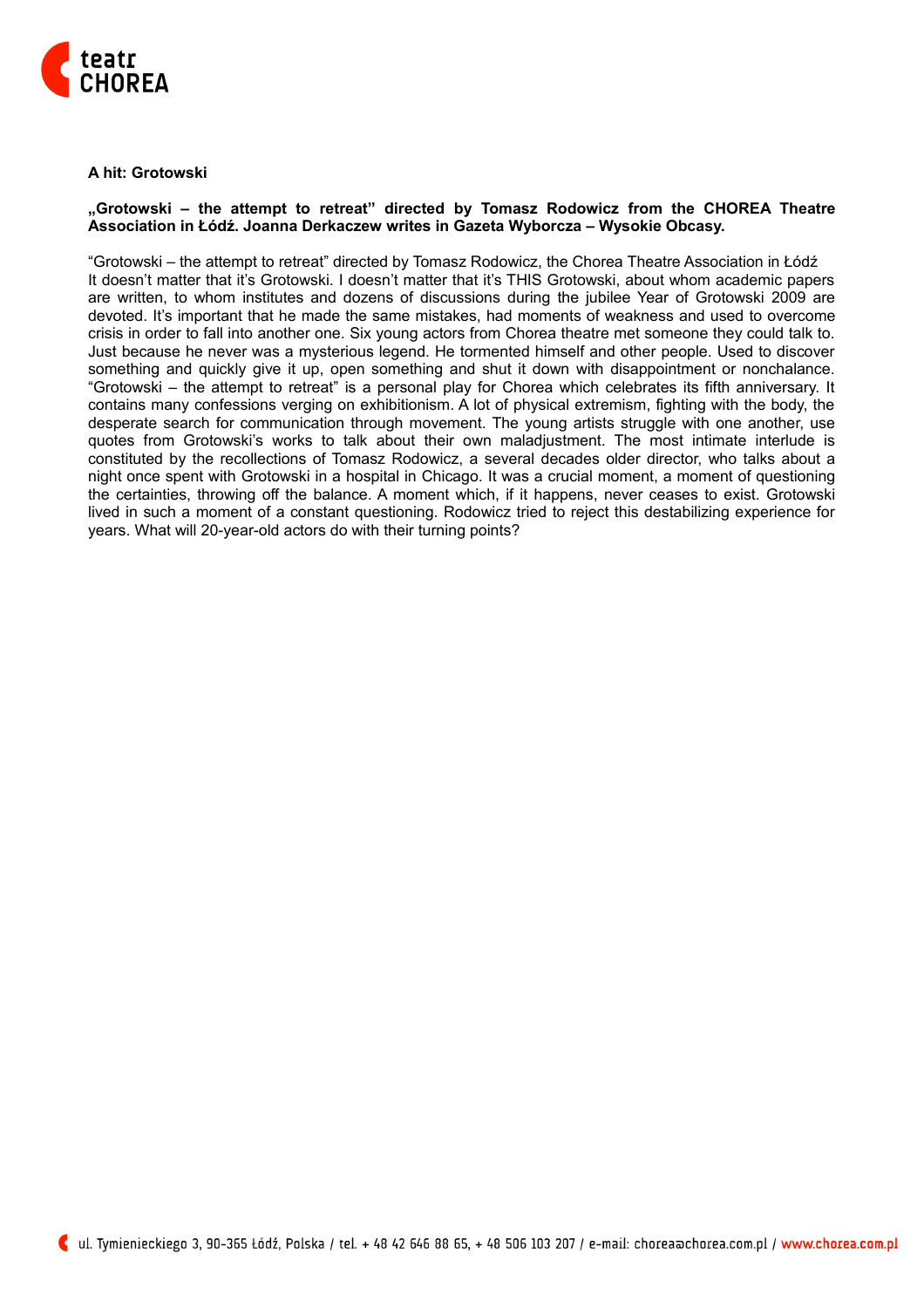

## **A room with disturbances after Grotowski**

## **"Grotowski – the attempt to retreat" directed by Tomasz Rodowicz from the Chorea Theatre Association on the First Festival RETRO/PER/SPEKTYWY. Chorea in Łódź.**

Grotowski's answers are of no use today. But the moment of asking questions with which he dealt may influence one's life. It plunges into loneliness. The young artists from the Chorea Theatre found in Grotowski a partner in the fight with alienation.

Not because he was a master. Who knew it anyway, who can recall it now... Not because he left a theory, method, technique of acting. The course books with his "theories" are usually fake.

Six young artists from the Chorea Theatre used Grotowski's texts because they harmonized with their feeling of alienation and the sense of being lost. The author was extremely demanding towards himself and others, but at the same time he was aware of the fact that he failed and was disappointed many times. The young artists found him to be a good partner for conversations on awkward topics.

The attempt to retreat from Grotowski was for the Chorea Theatre an attempt to sum up five years of activity. They concentrated more on human matters than on artistic ones. Instead of putting together pieces of old plays, they examine whom they have become during these years. Did they understand what acting is about? Did they experience something authentic? What were the intentions and problems they started the project with?

In the opening scene the actors stand by a bar made of pallets and are ready to tell the most painful and shameful stories of their lives. Bad touch. Being abandoned by parents. Discovering homosexual orientation. But the confessions sound surprisingly poor and banal. It's nothing new. Words don't work.

The artists try some more. Physically. They combine elements of yoga and martial arts, contact improvisation and their own moves based on workshops in Chorea, including movement, dance and classical singing. The actors wearing white gowns change into a team of lab technicians who examine themselves. Not Grotowski. Not the veterans' stories about a suspicious "guru and shaman who ruined so many lives". But they use expressions and quotes from his texts. "Memory of the body" is a practical life category, when one has to assess "whether this man actually touched me, or it's someone's business to convince me I have a nonexistent trauma". The words "a performer", "a vehicle", "a technique", "obscenity" turn up. But it isn't the way it should be. Except for one thing. The word "loneliness" sounds powerfully and dramatically.

The director Tomasz Rodowicz wanders around them. He lurks. Squats in the corners. Goes around. He watches with attention and disbelief. Is he a superannuated peeping Tom of young people or a caregiver?

Sometimes a beautiful, sweaty actress sits on his knees and shouts out in an accusing manner her fears and grudges against the whole generation of disgraced authorities. Sometimes an actor leans against the director during a complicated gymnastic figure. Finally, he himself with the rest of the artists is thrown from the bar to rubbish bags. He calmly waits for his turn and tumbles down.

Rodowicz, who founded Chorea with a group of former co-workers from Gardzienice, was the only one who knew Grotowski. They coincidentally met in the 80s, when the young musician, philosopher and community worker concentrated on the Beatles and work with drug addicts, didn't even think about taking up theatre. They occasionally worked together, bumper into each other and quarreled through over a dozen of years.

They talked and talked. They met once by chance in a hospital in Chicago where Grotowski heard a depressing diagnosis – at most a couple of years of normal life, that's all. They talked all night. After many hours Rodowicz went back home to write down Grotowski's monologue. He didn't come back to this memory for years. However, in the play he admits he has never left that room where he wrote down Grotowski's words, led by an impulse from beyond the intellect. The easiest, most infantile questions, as well as the tension ordering to question the certainties again – that's all what's left. Walls covered with foil, a wheelchair in the corner and an IV over the stage, measuring time.